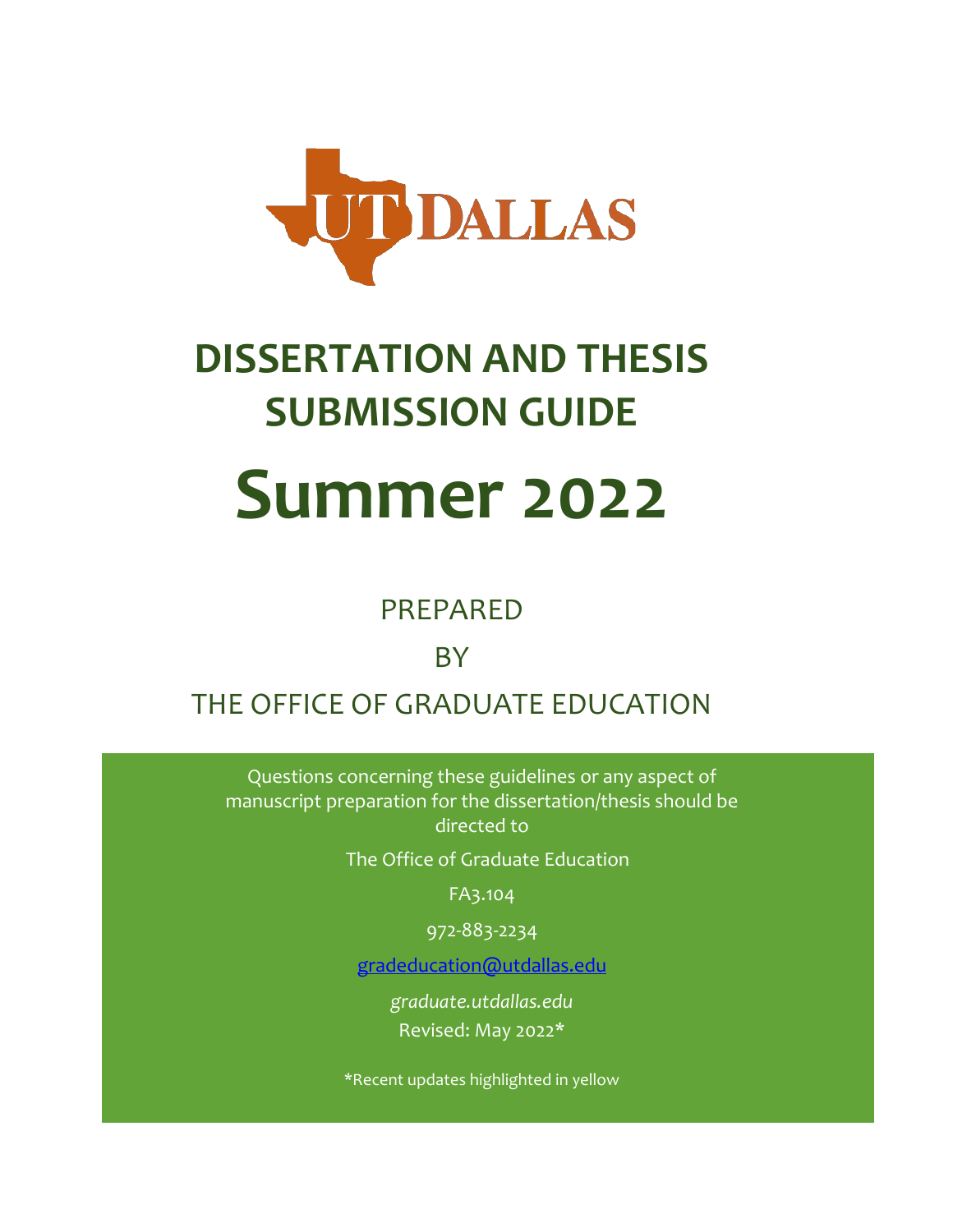## **TABLE OF CONTENTS**

| DEADLINES AND REQUIRED DOCUMENTS FOR SUBMITTING A DISSERTATION  6 |
|-------------------------------------------------------------------|
|                                                                   |
| DOCUMENTS REQUIRED AT LEAST TWO WEEKS BEFORE FINAL ORAL EXAM  6   |
|                                                                   |
|                                                                   |
|                                                                   |
|                                                                   |
|                                                                   |
|                                                                   |
|                                                                   |
|                                                                   |
|                                                                   |
|                                                                   |
|                                                                   |
|                                                                   |
|                                                                   |
|                                                                   |
|                                                                   |
|                                                                   |
|                                                                   |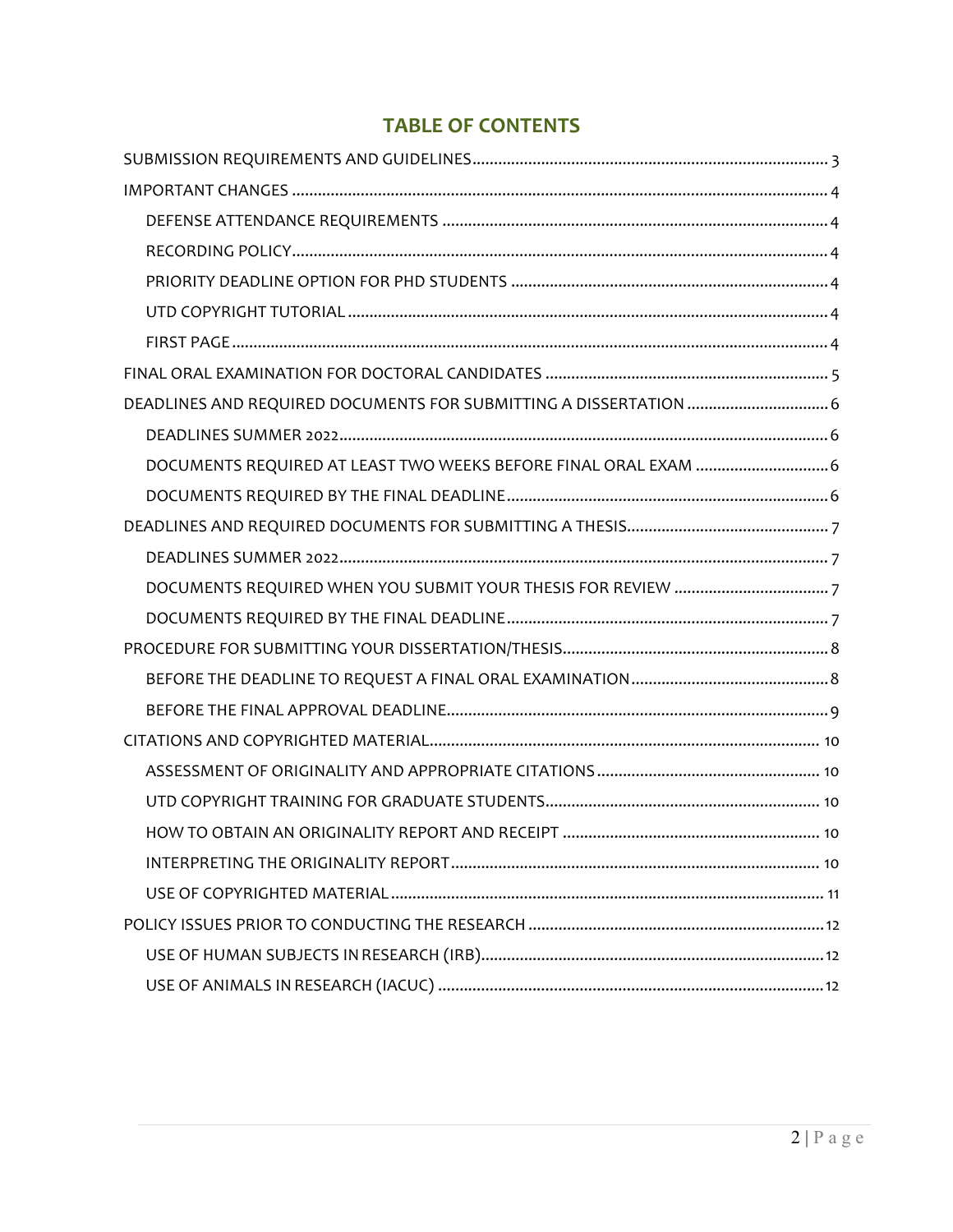## **SUBMISSION REQUIREMENTS AND GUIDELINES**

<span id="page-2-0"></span>This guide is designed to help students through the submission and publication process. The requirements and guidelines outlined in this guide apply to both master's and doctoral students unless otherwise specified. At UT Dallas, the term *dissertation* refers to the final research paper for the doctoral degree and *thesis* refers to the research paper required for some master's programs. The guide includes all pertinent deadline dates for the current semester, details of required documentation and guidelines/requirements for the Final Oral Examination. The guide is updated every semester. Please make sure you are using the most recent version. University policies on graduate study at UT Dallas are outlined in the Policy Statement UTDPP1052 [\(https://policy.utdallas.edu/pdf/utdpp1052\)](https://policy.utdallas.edu/pdf/utdpp1052).

UT Dallas requires publication of the dissertation/thesis and abstract in its original form. The dissertation/thesis becomes a permanent and archived record of original research. Students are required to upload their dissertation/thesis as a PDF file to the submission website [https://utd](https://utd-etd.tdl.org/)[etd.tdl.org/](https://utd-etd.tdl.org/) .\* The Eugene McDermott Library will archive a digital copy of the dissertation/thesis which will be publicly available throug[h Treasures @ UT Dallas Institutional Repository.](http://libtreasures.utdallas.edu/xmlui/) A copy will also be submitted to ProQuest and digitally archived in ProQuest Dissertations & Theses Global and will be made available to a world-wide network of online information providers and distributors (See [Index partners](http://www.proquest.com/documents/Third-Party-Indexing-Partners-Updated-April-2015.html) for a full list of indexes).

The Office of Graduate Education will provide guidance on formatting requirements, and assist in the review and submission of dissertations/theses. Please consult th[e Dissertation and Thesis Formatting](https://graduate.utdallas.edu/docs/thesisdissertationguide_formatting.pdf)  [Guide](https://graduate.utdallas.edu/docs/thesisdissertationguide_formatting.pdf) for guidelines on preparation and formatting of dissertations/theses.

\*The Office of Graduate Education does not require a hard copy of your dissertation/thesis; however, some programs may still require hardbound copies. It is the responsibility of the student to provide such copies. All printing services for dissertations and theses have moved to [ThesisOnDemand.com](https://www.thesisondemand.com/wp-signup.php?new=thesisondemand.com). Please visit this site to print a copy of your dissertation, as the University Copy Center is no longer providing the service.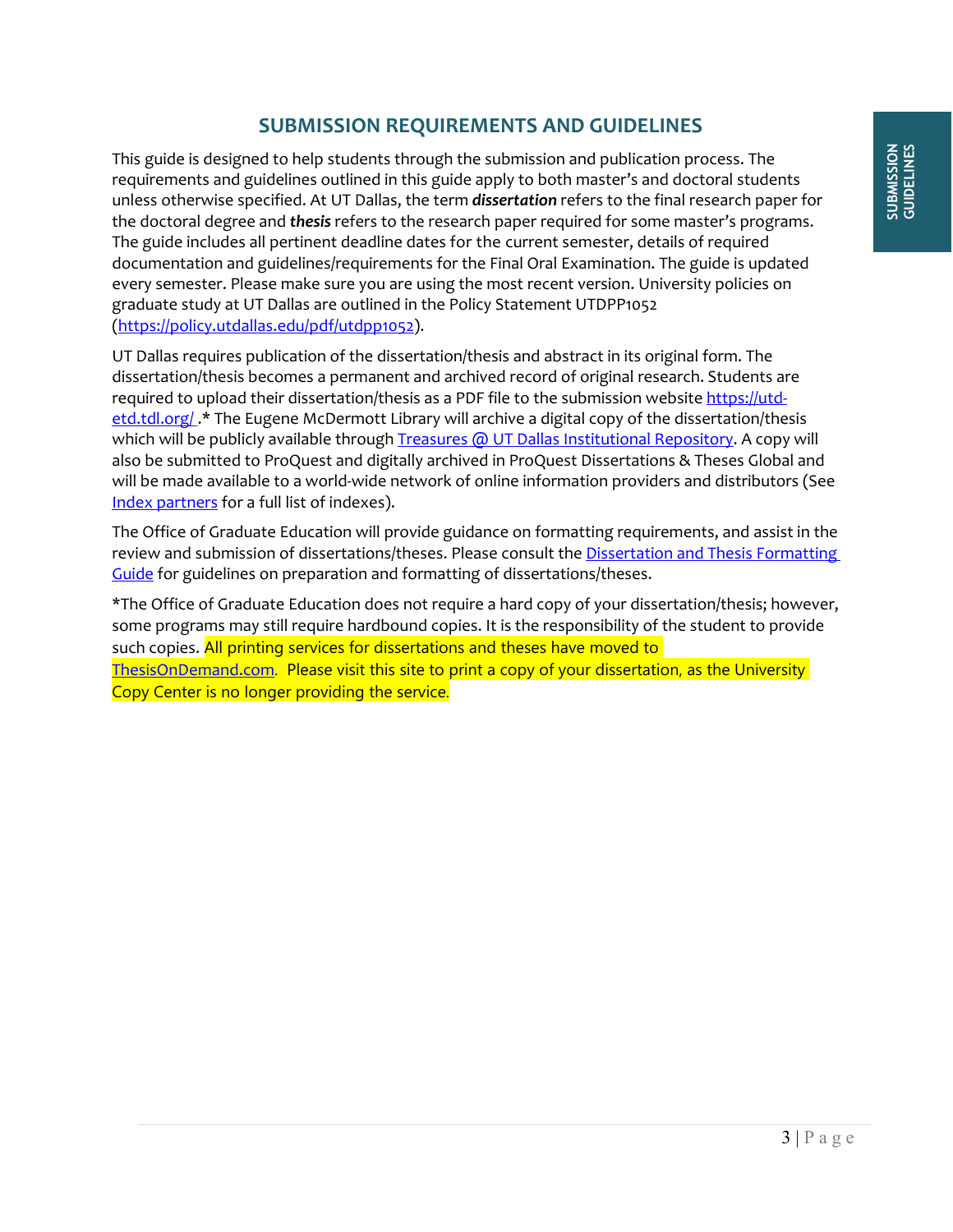## **IMPORTANT CHANGES**

#### <span id="page-3-1"></span><span id="page-3-0"></span>**DEFENSE ATTENDANCE REQUIREMENTS**

#### Defenses may be held in person or remotely in the Summer 2022 semester.

**Attendance requirements for in person examinations:** The doctoral candidate and all members of the Examining Committee must be physically present on campus for the examination to be valid. With prior written permission from the Dean of Graduate Education, one member of the committee (aside from the Chair and Examining Committee Chair) may attend remotely or be absent.

**Attendance requirements for remote examinations:** The doctoral candidate and all members of the Examining Committee must attend online. With prior written permission from the Dean of Graduate Education, one member of the committee (aside from the Chair and Examining Committee Chair) may be absent. Please see our **FAQs** for answers regarding defending your dissertation remotely.

#### <span id="page-3-2"></span>**RECORDING POLICY**

Phase I of the examination may be recorded. **Video, and/or audio recording of phases II and III is prohibited.**

#### <span id="page-3-3"></span>**PRIORITY DEADLINE OPTION FOR PHD STUDENTS**

In Fall 2020, the Office of Graduate Education introduced [Priority Deadlines.](https://graduate.utdallas.edu/current_students/deadlines/) These deadlines replaced the In Absentia deadline structure. Priority Deadlines are only offered during the Fall and Spring semesters. These deadlines fall earlier than the regular deadlines in each semester, giving students the option to complete all requirements earlier in each term. The priority deadline option also allows for later regular deadlines each term, giving students following the regular deadlines additional time to complete all dissertation/thesis requirements. There are brief "blackout" periods between the Summer and Fall semesters and the Fall and Spring semesters when doctoral defenses cannot be held. These are outlined on the dissertations deadlines page and further explained on our Priority Deadlines **FAQs** page.

#### <span id="page-3-4"></span>**UTD COPYRIGHT TUTORIAL**

All students submitting a dissertation or thesis are required to complete the UTD Copyright Tutorial for Graduate Students (see page [10\)](#page-9-2). The tutorial can be taken at any time during your doctoral or master's career but **must** be completed before you submit your dissertation or thesis.

#### <span id="page-3-5"></span>**FIRST PAGE**

#### **The first page (formerly Signature Page) no longer requires approval prior to your defense and we do not require you to submit a signed first page.**

For doctoral students, the Final Oral Examination Report signed by the Examining Committee serves as documentation that the dissertation has been accepted. The Office of Graduate Education will provide the Examining Committee Chair the Final Oral Examination Report Form. It is the responsibility of the Examining Committee Chair to provide the Office of Graduate Education with the signed report.

Master's students must complete the Master's Thesis Approval Form and have it signed by their Supervising Committee. The form can be downloade[d here.](https://graduate.utdallas.edu/docs/Masters%20Thesis%20Approval%20Form.pdf)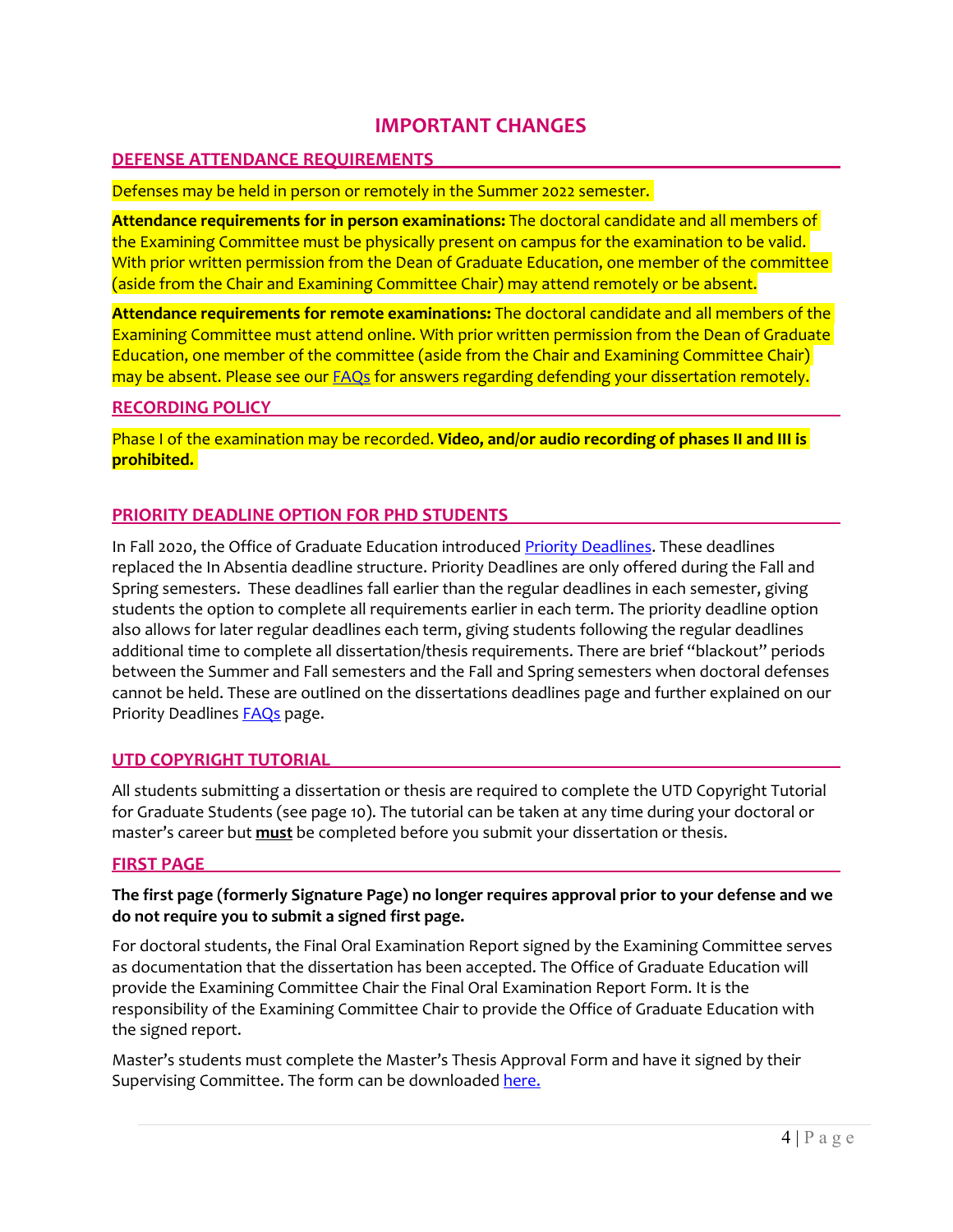## **FINAL ORAL EXAMINATION FOR DOCTORAL CANDIDATES**

<span id="page-4-0"></span>University policies for conducting the Final Oral Examination are outlined in the Policy Statement UTDPP1052 [\(https://policy.utdallas.edu/pdf/utdpp1052\)](https://policy.utdallas.edu/pdf/utdpp1052). Here is a brief summary of what to expect.

At least **two weeks before you submit your Request for Final Oral Examination**, provide all your committee members with a copy of your dissertation for review. When your supervising committee agrees that you are ready to defend, you should consult with the members of your committee, including the Examining Committee Chair, and agree on a time and modality (in person or remote) for your defense. **Note:** Your appointed Examining Committee Chair will remain until you graduate.

You must complete th[e PhD Request for Final Oral Examination Form](https://graduate.utdallas.edu/current_students/forms/) and obtain signatures from all committee members. If you will be having an in person defense, you must provide a room number on the request form; if you will be having a remote defense you must provide a meeting URL. The signed form must be submitted to the Office of Graduate Education at least **two weeks before your defense date**. Signatures on the Request for Final Oral Examination form must either be a handwritten signature or a verified, timestamped UTD digital signature. Request forms must include valid signatures for all members (including the Examining Committee Chair) in order to be accepted by our office. **Request forms missing valid signatures will be rejected.**

The Final Oral Examination is divided in to three phases. In phase I, you will give a presentation of your work. This phase is chaired by your supervising professor and is open to the public. The presentation and questions should last no longer than one hour. During phase II of the examination, you will be questioned by your committee primarily on your research, although aspects of the general field may also be covered. This phase of the examination is chaired by the representative appointed by the Dean of Graduate Education as the Examining Committee Chair and is not open to the public. Depending on your program, other members of faculty may be present and participate in the discussion. In phase III, the committee will discuss the examination and agree on the outcome. You will not be present for this phase of the examination. You will be informed of the decision as soon as the committee has reached agreement.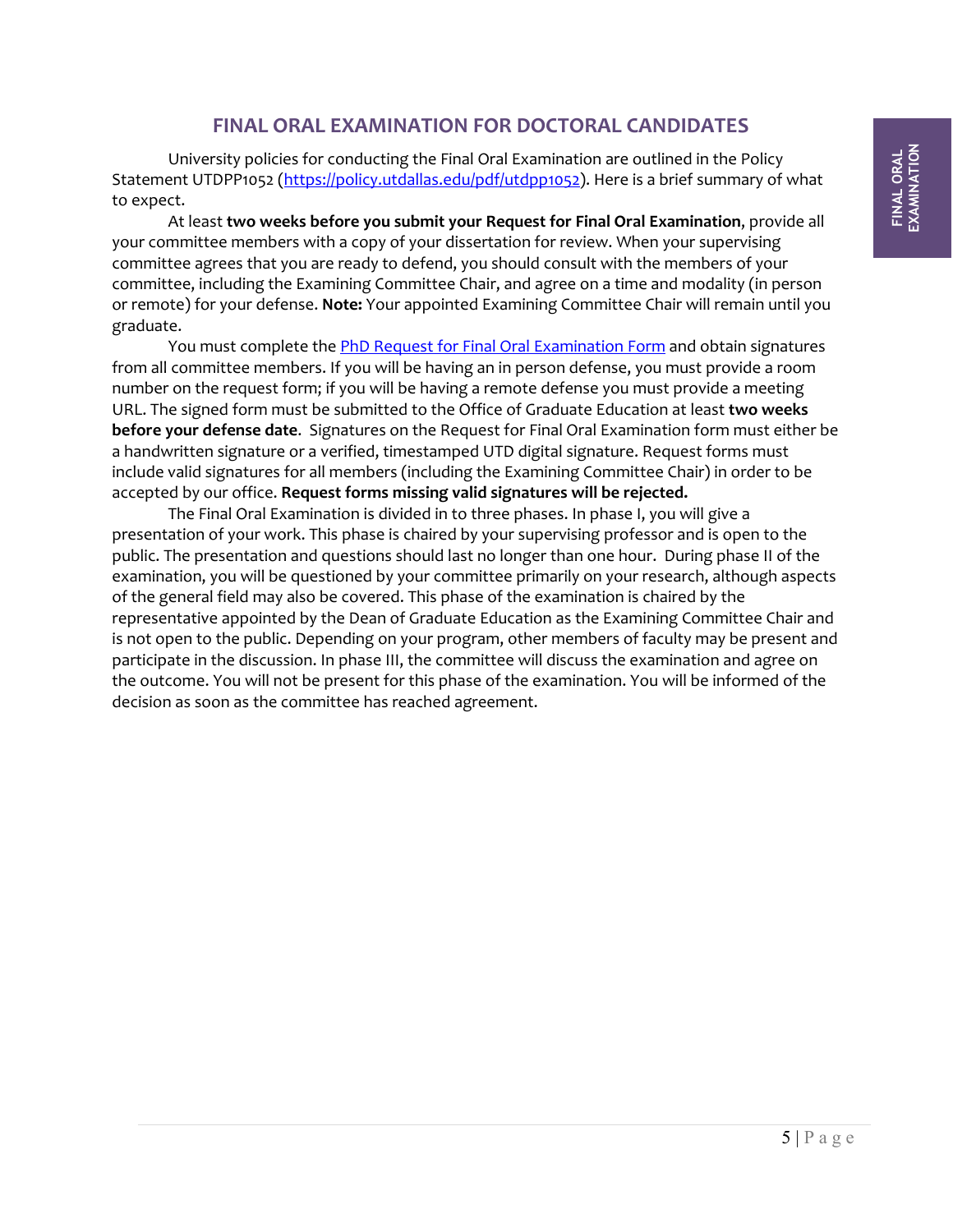## <span id="page-5-0"></span>**DEADLINES AND REQUIRED DOCUMENTS FOR SUBMITTING A DISSERTATION**

#### **The deadlines are set to allow time for processing by the Office of Graduate Education, the Registrar's Office and other offices involved in graduation and commencement. No extensions are possible.**

#### <span id="page-5-1"></span>**DEADLINES SUMMER 2022**

|                                                                                    | <b>REGULAR DEADLINES</b>    |
|------------------------------------------------------------------------------------|-----------------------------|
| <b>Graduation Application Deadline for Summer</b><br>$2022*$                       | June 9, 2022                |
| Last day to submit Request for Final Oral Exam                                     | June 23, 2022               |
| Last day to hold a final oral exam                                                 | July 7, 2022                |
| Last day to upload dissertation for final review                                   | July 14, 2022               |
| Last day to have your dissertation approved<br>by the Office of Graduate Education | July 21, 2022 - 12pm (Noon) |

\*Please see Academic Calendar for any updates

#### **Note:**

- $\Box$  The Final Oral Exam may not start after 4pm and cannot be conducted when the University is closed for business.
- $\Box$  No defenses can be held Monday, May 30<sup>th</sup> or Monday, July 4<sup>th</sup> 2022 as the University is closed.
- $\Box$  There are no Priority Deadlines in the Summer semester. If you missed the Spring deadlines, and want to graduate in summer, you must register in semester credit hours.

#### <span id="page-5-2"></span>**DOCUMENTS REQUIRED AT LEAST TWO WEEKS BEFORE FINAL ORAL EXAM**

- Dissertation *(PDF)*
- Completed and signe[d PhD Request for Final Oral Exam Form](https://graduate.utdallas.edu/docs/PhDReqFinalOral.pdf) (*Administrative file)*
- UTD Copyright Tutorial Certificate of Completion (Administrative file)

All documents must be submitted at least two weeks (14 days) before the date of the Final Oral Exam. If submitted less than two weeks before the date of the exam, the submission will be rejected.

**See pages 8-9 for submission instructions to the [UT Dallas ETD Submissions](https://utd-etd.tdl.org/) website.**

#### <span id="page-5-3"></span>**DOCUMENTS REQUIRED BY THE FINAL DEADLINE**

- Final *committee approved* PDF version of the dissertation with *unsigned* first page
- $\Box$  Turnitin Digital Receipt (see pages 10-11 for how to obtain an originality report and receipt)
- □ [Survey of Earned Doctorates](https://sed-ncses.org/) Certificate of Completion
- $\square$  [Citation Form](https://graduate.utdallas.edu/docs/CitationForm.pdf) signed by the supervising professor and student
- $\square$  Signed Use of Human Subjects in Research Form (IRB) *Only required if the research involved human subjects*
- $\square$  Signed Use of Animals in Research Form (IACUC) *Only required if the research involved animals*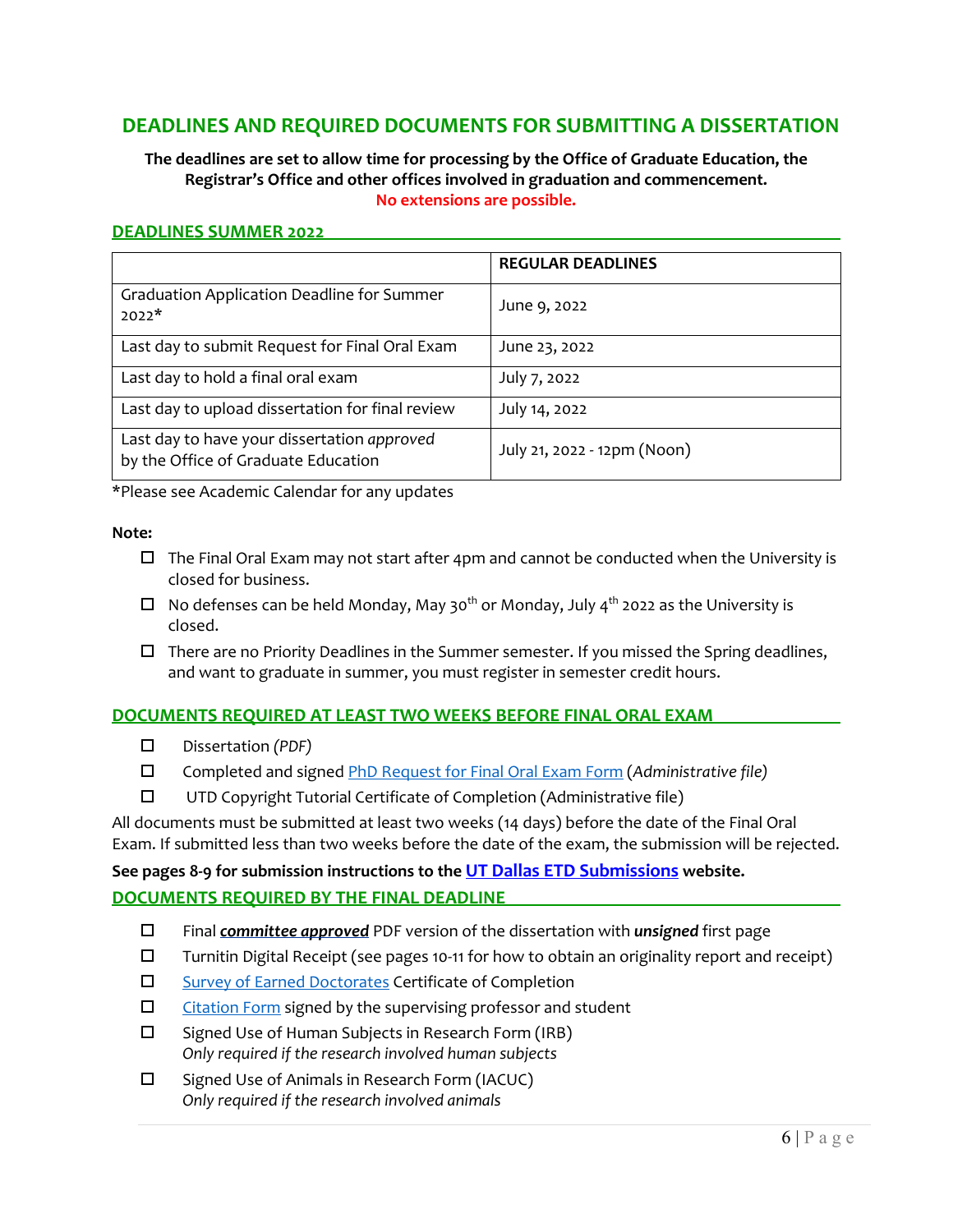## <span id="page-6-4"></span>**DEADLINES AND REQUIRED DOCUMENTS FOR SUBMITTING A THESIS**

#### <span id="page-6-0"></span>**The deadlines are set as late as possible to allow the necessary time for processing by the Office of Graduate Education, the Registrar's Office and other offices involved in graduation and commencement.**

#### **No extensions are possible.**

#### <span id="page-6-1"></span>**DEADLINES SUMMER 2022**

|                                                                                    | <b>REGULAR DEADLINES</b>     |
|------------------------------------------------------------------------------------|------------------------------|
| <b>Graduation Application Deadline for Summer</b><br>$2022*$                       | June 9, 2022                 |
| Last day to upload thesis for review by the Office<br>of Graduate Education        | July 28, 2022                |
| Last day to have your dissertation approved<br>by the Office of Graduate Education | August 2, 2022 - 12pm (Noon) |

\*Please see **Academic Calendar** for any updates.

#### **Note:**

- $\Box$  No defenses can be held Monday, May 30<sup>th</sup> or Monday, July 4<sup>th</sup> 2022 as the University is closed.
- $\Box$  There are no Priority Deadlines in the Summer semester. If you missed the Spring deadlines, and want to graduate in Summer, you must register in semester credit hours.

#### <span id="page-6-2"></span>**DOCUMENTS REQUIRED WHEN YOU SUBMIT YOUR THESIS FOR REVIEW**

Thesis *(PDF)*

*Upload a draft of your thesis for format review. It does not have to be the final version but must be a complete document.*

□ UTD Copyright Tutorial Certificate of Completion

**See pages 8-9 for submission instructions to the [UT Dallas ETD Submissions w](https://utd-etd.tdl.org/)ebsite**

#### <span id="page-6-3"></span>**DOCUMENTS REQUIRED BY THE FINAL DEADLINE**

- Final *committee approved* version of the thesis with *unsigned* signature page
- $\square$  Turnitin Digital Receipt (see pages 10-11 for how to obtain an originality report and receipt)
- $\square$  [Citation form](https://graduate.utdallas.edu/docs/CitationForm.pdf) signed by the supervising professor and student
- $\square$  Signed Use of Human Subjects in Research Form (IRB) *Only required if the research involved human subjects*
- $\square$  Signed Use of Animals in Research Form (IACUC) *Only required if the research involved animals*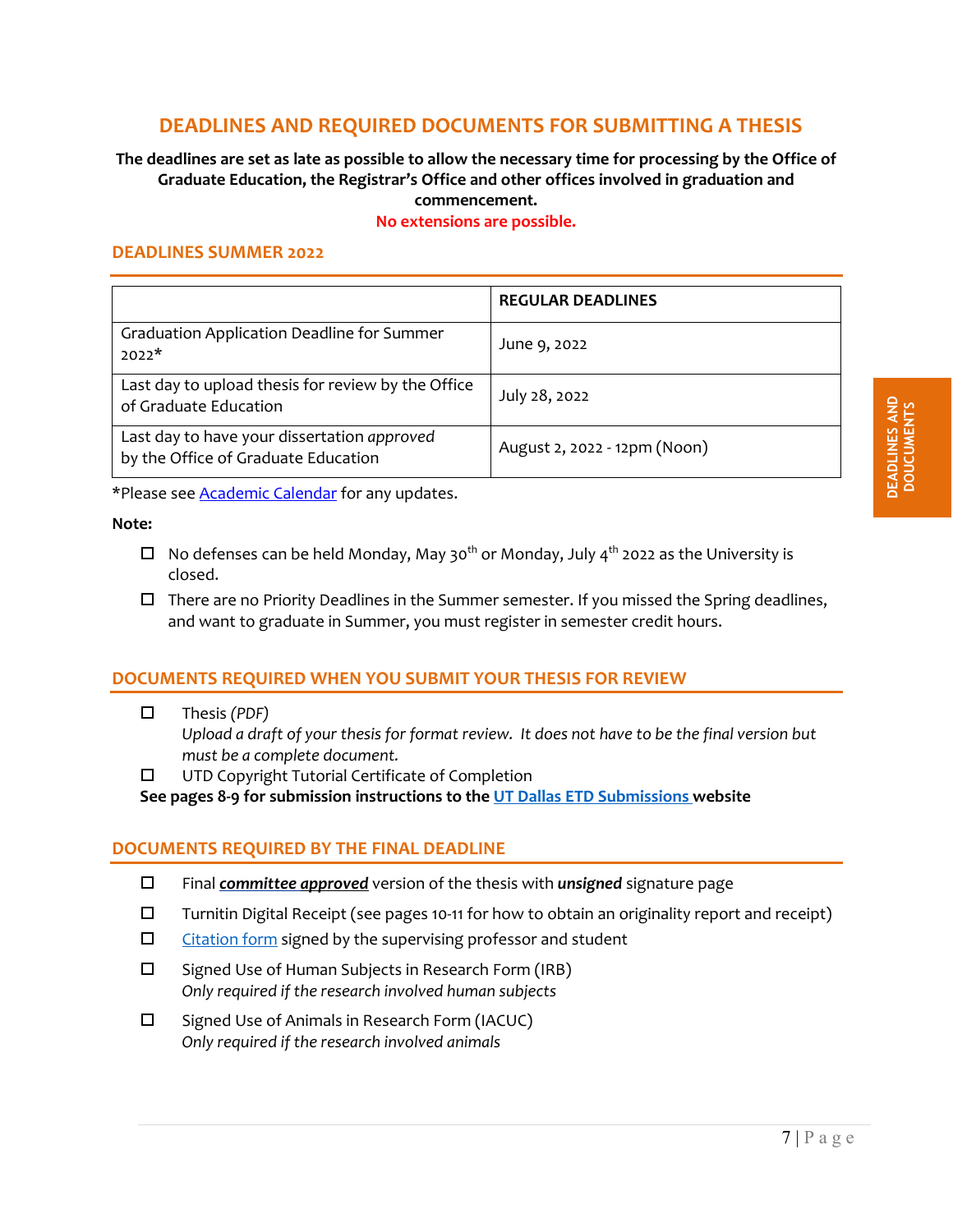## **PROCEDURE FOR SUBMITTING YOUR DISSERTATION/THESIS**

### <span id="page-7-1"></span><span id="page-7-0"></span>**BEFORE THE DEADLINE TO REQUEST A FINAL ORAL EXAMINATION**

The process for submitting a dissertation or thesis is similar with the exception that the [PhD Request](https://graduate.utdallas.edu/docs/PhDReqFinalOral.pdf)  [for Final Oral Exam Form](https://graduate.utdallas.edu/docs/PhDReqFinalOral.pdf) is only required for dissertations. The following information and documents are required when submitting your dissertation/thesis. Additional information on requirements can found by opening the  $\Phi$  icon at the side of field boxes on the submission website.

- $\square$  To submit your dissertation/thesis, go to [UT Dallas ETD Submission.](https://utd-etd.tdl.org/)
- Click Login and select *Shibboleth Authentication*.
- $\square$  Login using your UT Dallas username and password.

#### **Verify Your Information**

You will be asked to provide the following information:

- $\square$  Permanent phone number
- $\Box$  Permanent home address
- Permanent email address (*this cannot be a UT Dallas email address*)

#### **License Agreements**

Complete the Texas Digital Library and ProQuest license agreements by checking the box at the bottom of each agreement.

#### **Document Information**

You will be asked to provide the following information:

- $\Box$  Title of your dissertation/thesis
- $\Box$  The month and year in which your degree will be awarded
- $\Box$  Your dissertation/thesis abstract
- $\Box$  At least one keyword
- $\Box$  The subject area(s) of your dissertation/thesis
- $\Box$  Your committee members and their roles
- $\Box$  The Committee Chair's email address
- $\Box$  The chapter(s) or page number(s) where any previously published material is used

**NOTE:** You have the option of delaying publication of your dissertation/thesis by either 1 or 2 years. An email will be sent to your supervising professor through the submission site asking for approval of the embargo as part of the final advisor approvals from our office. If you need to extend your 1year embargo to a 2-year embargo, please contact our office at least a month before the initial embargo is going to end for the Treasures @ UT Dallas embargo. Please contact [dissepubl@proquest.com](mailto:dissepubl@proquest.com) directly to extend your embargo on ProQuest. All embargoes begin at the month of graduation.

**Our office does not accept dissertation submissions via email. After you have submitted your dissertation/thesis, please wait until your status is "Needs Corrections" to upload any primary or administrative files.**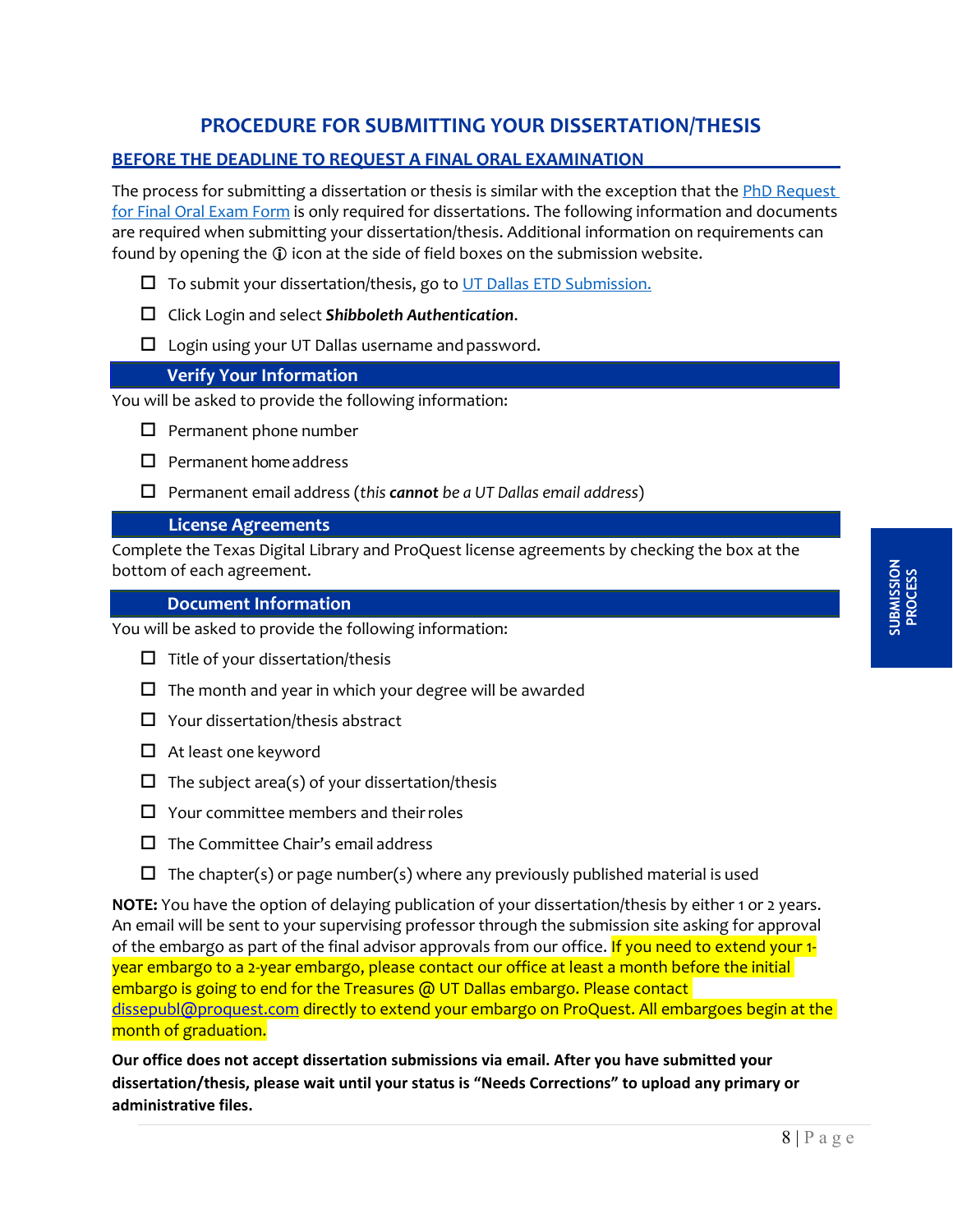#### **Upload Your Files**

- Manuscript: Upload your dissertation/thesis in PDF format (**REQUIRED**)
- $\Box$  Supplemental Files: Upload any supplemental material, such as audio, video or data sets (**OPTIONAL**)
- $\Box$  Administrative Files: Upload completed and signed [PhD Request for Final Oral Exam Form](https://graduate.utdallas.edu/docs/PhDReqFinalOral.pdf) in PDF format (**ONLY REQUIRED FOR DISSERTATIONS**)
- $\Box$  Administrative File: Upload your UTD Copyright Tutorial Certificate of Completion (**REQUIRED FOR BOTH DISSERTATIONS and THESES**)

#### **Confirm & Submit**

Check that all information is correct. You can enter and change information and files any time **before** you submit your dissertation/thesis. Once you click the "Confirm and Submit" button, you will need to contact the Office of Graduate Education to make changes.

To submit your dissertation/thesis, click the "Confirm and Submit" button at the bottom of the page. You will receive an automatic email confirming the submission of your dissertation/thesis. If you do not receive an email, contact the Office of Graduate Education.

Your dissertation/thesis will be reviewed by the Office of Graduate Education to make sure it meets UT Dallas' formatting requirements and you will be notified of any revisions needed. Dissertations/theses submitted to our office **must be formatted using our most recent [templates](https://graduate.utdallas.edu/current_students/dissertation_and_thesis/)**. Dissertations/theses formatted without a template or with an outdated template (2018 or earlier) will be rejected and students will be asked to resubmit.

#### <span id="page-8-0"></span>**BEFORE THE FINAL APPROVAL DEADLINE**

- $\Box$  Submit your dissertation/thesis to Turnitin and obtain an originality report and receipt (see pag[e 10\)](#page-9-3)
- $\Box$  PhD only: Upload the revised version of your dissertation as a PDF file by the deadline for final format review. (see page  $6$  for deadline)
- $\Box$  MS only: Upload a draft of your thesis as a PDF file before the 1st deadline for review by the Office of Graduate Education (see page  $Z$  for deadline)
- Upload other required documentation as ADMINISTRATIVE FILES *before* the final approval deadline

Your dissertation/thesis will undergo a final administrative check to make sure it conforms to UT Dallas' formatting standards. Your dissertation/thesis will be reviewed in the order in which it was received and you will be notified of any corrections needed.

You can track the review progress at any time by logging on to the submission website [\(UT Dallas ETD Submissions\)](https://utd-etd.tdl.org/).

#### *NOTE: All required revisions must be completed before the final approval deadline.*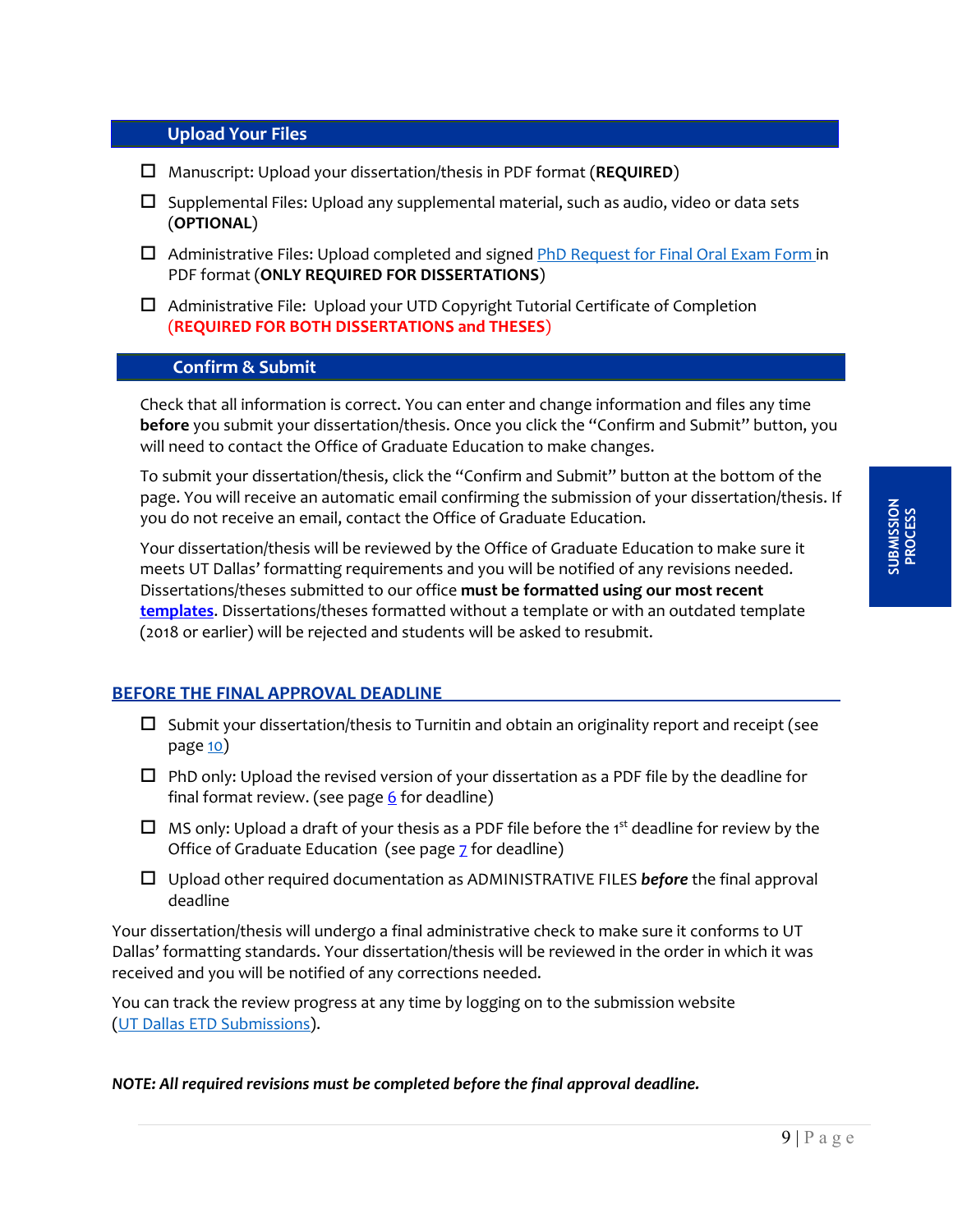## **CITATIONS AND COPYRIGHTED MATERIAL**

#### <span id="page-9-1"></span><span id="page-9-0"></span>**ASSESSMENT OF ORIGINALITY AND APPROPRIATE CITATIONS**

It is the responsibility of the author to make sure that all citations are included and appropriate. To guard against improper and/or missing citations and to protect academic integrity in our graduate programs, the Office of Graduate Education requires you to upload a copy of your submitted dissertation/thesis to Turnitin.com for an originality report. Turnitin.com compares the submitted document to an extensive content database to make a determination as to the source of the citations as well as the overlap with previously published documents.

#### <span id="page-9-2"></span>**UTD COPYRIGHT TRAINING FOR GRADUATE STUDENTS**

- $\square$  Sign into [eLearning](https://elearning.utdallas.edu/webapps/portal/execute/tabs/tabAction?tab_tab_group_id=_1_1) Go to MY ORGANIZATIONS and open UTD COPYRIGHT TUTORIAL FOR GRADUATE STUDENTS **(Please contact the Office of Graduate Education if you do not see this)**
- $\Box$  Complete the copyright tutorial and test. The test can be repeated but you must receive a score of 100% on the test before you can receive a certificate of completion.
- $\Box$  Upload the certificate of completion to the submission website as an ADMINISTRATIVE FILE

#### <span id="page-9-3"></span>**HOW TO OBTAIN AN ORIGINALITY REPORT AND RECEIPT**

After submitting your dissertation/thesis, but **before** the final approval date:

- $\square$  Sign into [eLearning](https://elearning.utdallas.edu/webapps/portal/execute/tabs/tabAction?tab_tab_group_id=_1_1) Go to MY ORGANIZATIONS and open GRADUATE STUDENT CITATION CHECK **(Please contact the Office of Graduate Education if you do not see this)**
- $\Box$  Click on "View/Complete" and follow the online instructions to upload your dissertation/thesis to Turnitin
- $\Box$  When the originality report becomes available, download a copy of the report and the digital receipt confirming that the manuscript has been submitted to Turnitin (see Figure 1). More detailed instructions can be found in the GENERATING AN ORIGINALITY REPORT file on the homepage of the Graduate Student Citation Check module.
- $\square$  Email a copy of the report to your faculty supervisor for review
- $\Box$  Upload the Digital Receipt to the submission website as an ADMINISTRATIVE FILE
- $\square$  Complete the [Citation Form](https://graduate.utdallas.edu/docs/CitationForm.pdf) and have it signed by your faculty supervisor
- $\Box$  Upload the completed CITATION FORM to the submission website as an ADMINISTRATIVE FILE

#### <span id="page-9-4"></span>**INTERPRETING THE ORIGINALITY REPORT**

The Originality Report highlights text that matches text in the databases used by Turnitin and generates a similarity index (the percentage of matches and overlap). A high similarity index does not necessarily mean plagiarism. In cases where the dissertation or thesis contains work that has been previously published the similarity index may be high. This is not an issue provided the appropriate permissions have been obtained to reproduce the material (see USE OF COPYRIGHTED MATERIAL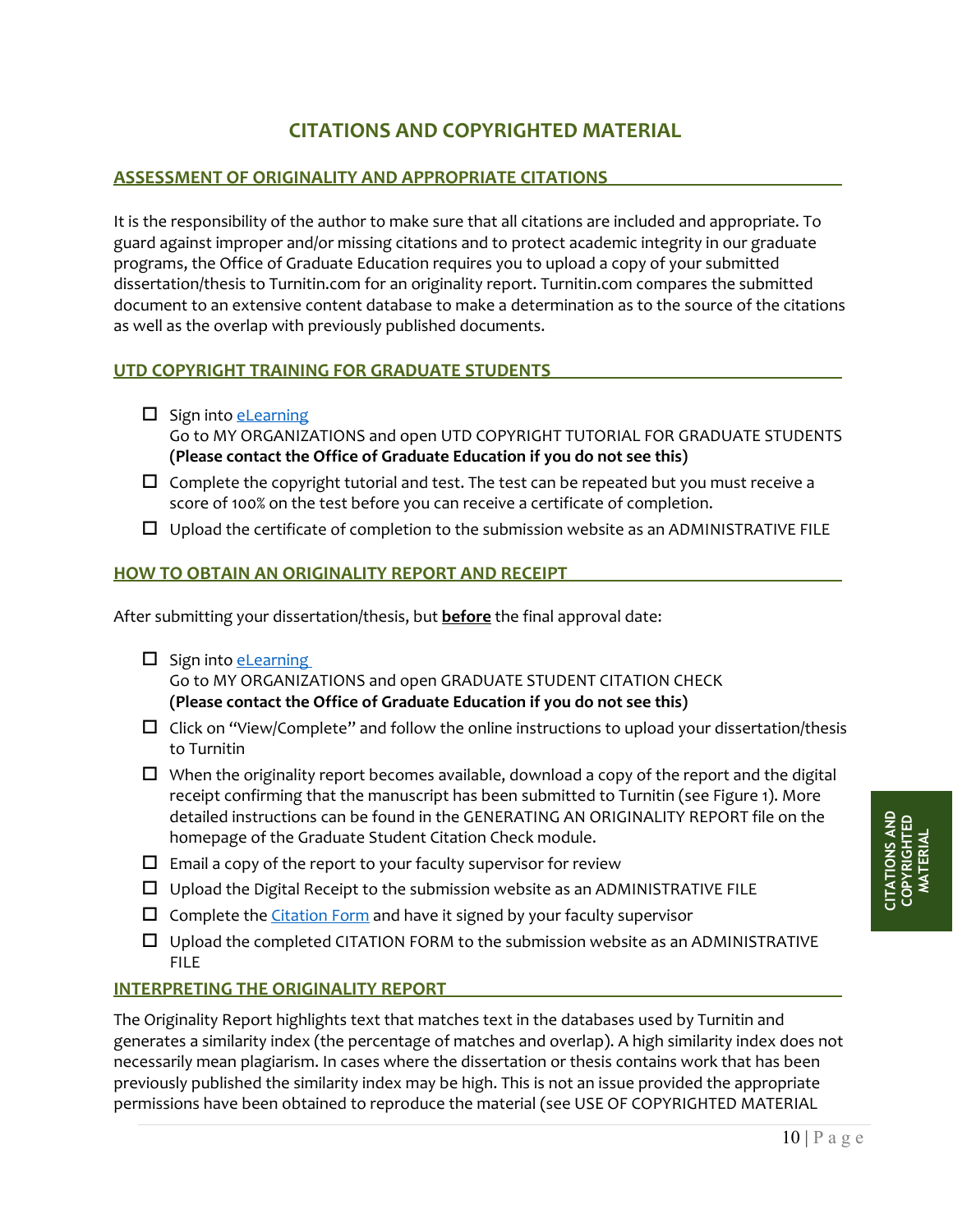below). There are other instances where the report identifies phrases used regularly in any given discipline and are not of great concern. The following links provide further information, including a brief demo on to how to best interpret a Turnitin report and more general information about plagiarism [\(http://www.ithenticate.com/demo](http://www.ithenticate.com/demo) and [http://www.plagiarism.org/\)](http://www.plagiarism.org/).



#### **Note:** *It can take up to 24 hours to generate the originality report.*

Figure 1. Instructions for downloading a Turnitin.com report.

#### <span id="page-10-0"></span>**USE OF COPYRIGHTED MATERIAL**

It is your responsibility, as author of a dissertation or thesis, to conform to the provisions of the copyright law with regard to quoting and/or reproducing copyrighted materials. If the dissertation or thesis contains any material (e.g. figures, tables, text, or photographs) taken from copyrighted sources, you must determine if permission from the copyright holder is needed. This is true even if your or your advisor are the author of the material; in such cases permission from the publisher may still be needed.

In ordinary practice, it is generally assumed that the quotation of a prose passage of approximately 150 words or less or the quotation of a few lines of verse in a work of scholarship or criticism does not require written permission of the copyright owner. However, the area of "fair use" of copyrighted materials can be defined only by court action, and existing precedents are insufficient to make an exact or strict definition of its limits.

Should you decide that it is necessary to obtain permission from the copyright owner, the usual procedure is to write to the owner and obtain a written reply authorizing use of the material. Students must inform the copyright holder that the request extends to public availability through [Treasures @ UT Dallas Institutional](http://libtreasures.utdallas.edu/xmlui/) [Repository](http://libtreasures.utdallas.edu/xmlui/) and the prospective publication of the dissertation/thesis by ProQuest through its ProQuest Dissertations and Theses Publishing business. The instructions from the copyright holder on how to correctly acknowledge the copyrighted material within the dissertation must be followed. A footnote must be included which acknowledges or gives credit to the previous publication.

**NOTE:** *Permissions are commonly received through the Copyright Clearance Center at [www.copyright.com.](http://www.copyright.com/)* A sample permission request letter can be found in ProQuest "Copyright and *[Your Dissertation or Thesis"](http://media2.proquest.com/documents/UMI_CopyrightGuide.pdf)*.